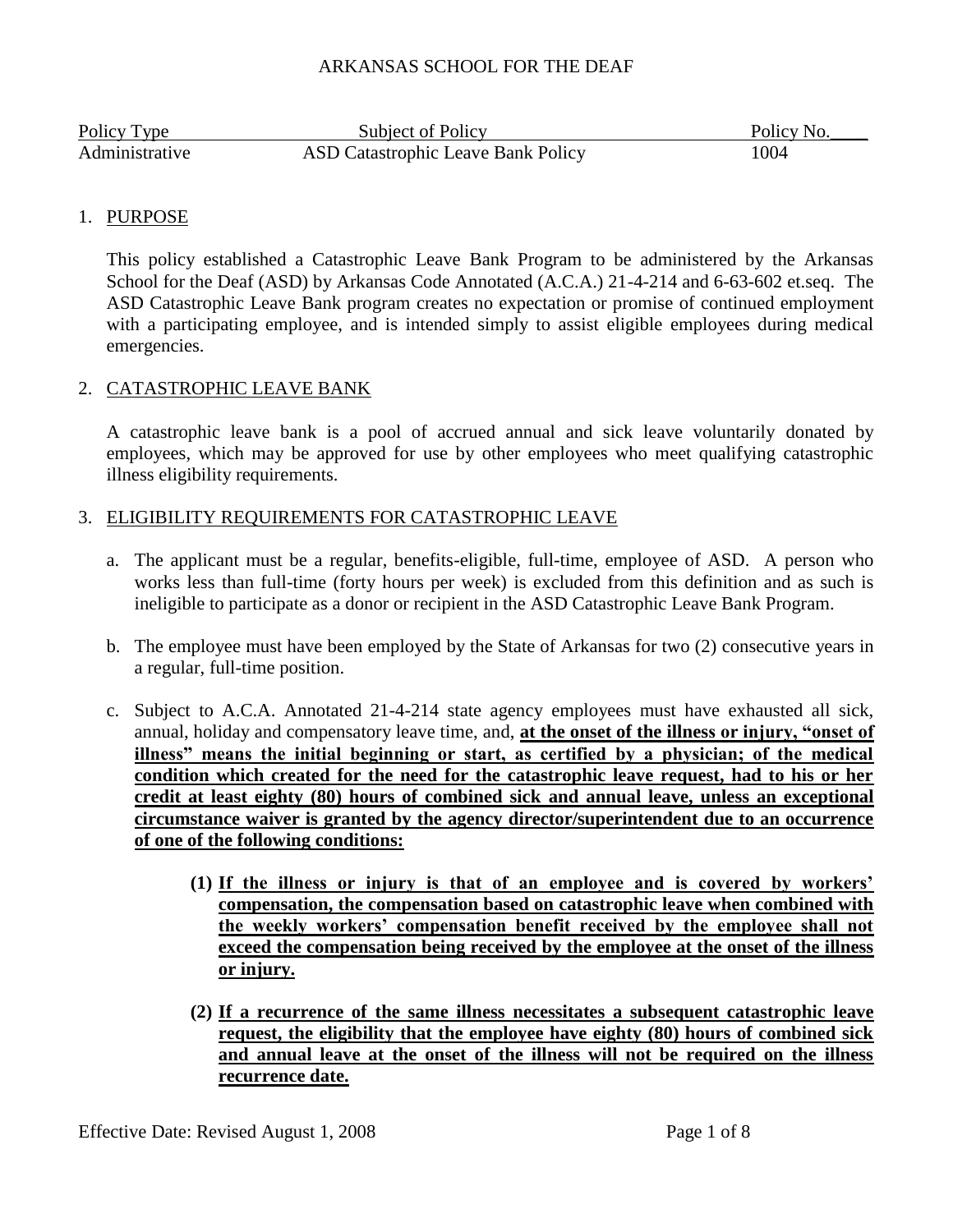| Policy Type    | Subject of Policy                         | Policy No. |
|----------------|-------------------------------------------|------------|
| Administrative | <b>ASD Catastrophic Leave Bank Policy</b> | 1004       |

- d. The employee has not been disciplined for leave abuse during the past two (2) years.
- e. The employee has not been compensated under the Catastrophic Leave Bank Policy within the previous two years from the date of application.
- f. No employee shall be eligible for approved catastrophic leave in excess of six (6) months (1,040 hours) unless it can be ascertained that the employee has been denied disability retirement or Social Security benefits. However, the employee has the option of reapplying for additional leave at the conclusion of the catastrophic leave period.
- g. No employee shall be approved for catastrophic leave unless that employee is, or is reasonably expected to be, on leave-without-pay status as a result of the catastrophic illness.
- h. In no case shall the employee be granted catastrophic leave beyond the date certified by a physician as the date when the employee is able to return to work because the health of either the employee or the qualifying family member has sufficiently improved.
- i. No employee shall be approved for catastrophic leave unless that employee has provided an acceptable medical certificate from a physician (or other individual as provided by A.C.A. 21-4- 201 et seq. And 6-63-602) supporting the continued absence and setting forth that the employee is, and will continue to be, unable to perform the employee's duties due to a **catastrophic illness** of the employee **or a qualifying family member**. Information about the employee's assigned duties shall be made available to the physician and to the Catastrophic Leave Committee.
- j. For purposes of this program, the following definitions apply:

**Catastrophic illness** means a medical condition of an employee **or spouse or parent of the employee or of a child of the employee which may be claimed as a dependent under the Arkansas Income Tax Act of 1929,** as certified by a physician that required an employee's absence from duty for a prolonged period of time and which**, except for the catastrophic leave program would result** in a substantial loss of income to the employee because of exhaustion of all earned sick, annual, holiday and compensatory leave.

**Prolonged Period of Time** means a continuous period of time (minimum of thirty (30) working days) whereby a medical condition prevents the employee from performing the employee's duties.

**Medical Condition** means a personal emergency limited to catastrophic and debilitating medical situations, severely complicated disabilities and/or severe accidents of the employee **or a qualifying family member** which cause the employee to be unable to perform their job, required a prolonged period of recuperation and/or require the employee's absence from duty as documented by a physician or other individual as provided in A.C.A. 21-4-201 et seq. Disabilities resulting from elective surgery do not qualify for catastrophic leave.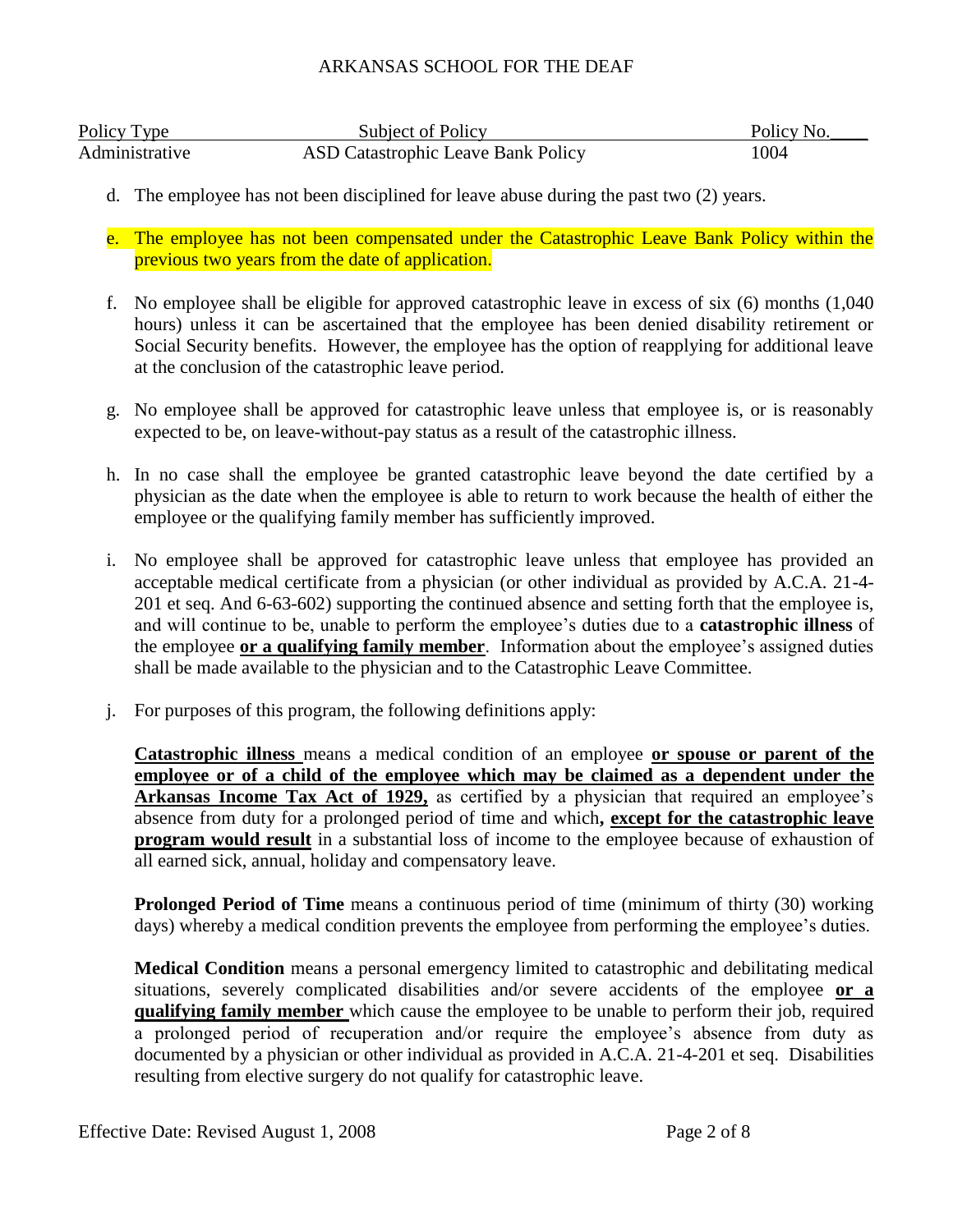| Policy Type    | Subject of Policy                         | Policy No. |
|----------------|-------------------------------------------|------------|
| Administrative | <b>ASD Catastrophic Leave Bank Policy</b> | 1004       |

## 4. DONATION OF LEAVE TO THE ASD CATASTROPHIC LEAVE BANK

The Superintendent shall screen leave donated by the employees to ensure that the following criteria are met:

- a. Accrued leave may only be donated to the ASD Catastrophic Leave Bank in one (1) hour increments
- b. No employee shall be allowed to donate leave to the ASD Catastrophic Leave Bank if such donation will reduce that employee's accrued sick and annual leave balance to less than eighty (80) hours. This does not apply to employees who are terminating.
- c. Annual and/or sick leave, which has been donated, to the ASD Catastrophic Leave Bank may not restored to the employee who donated the leave time.
- d. Approved donations of leave shall be transmitted to the ASD Catastrophic Leave Bank by submitting the approved donor form.

### 5. ASD CATASTROPHIC LEAVE COMMITTEE

**Membership:** The Catastrophic Leave Committee shall be comprised of not less than three members. Every effort will be made to ensure that committee members represent a cross-section of both management and employees. Committee members shall be appointed by the Superintendent and shall serve a length of time that is designated by the Superintendent. The Personnel Officer will act as Chairman/Secretary of the five member Catastrophic Leave Committee.

**Responsibility:** The purpose of the Committee will be to review all catastrophic leave requests, ensure that all eligibility requirements are met, and make recommendations to the Superintendent. The Committee shall make determinations of continuing eligibility.

### 6. CATASTROPHIC LEAVE BANK ADMINISTRATION

The ASD Catastrophic Leave Bank will be administered in accordance with the following guidelines:

a. Applications for catastrophic leave shall be reviewed on a first filed, first reviewed basis. Approval does not guarantee that a catastrophic leave applicant will receive leave should there be a zero balance in the ASD Catastrophic Leave Bank.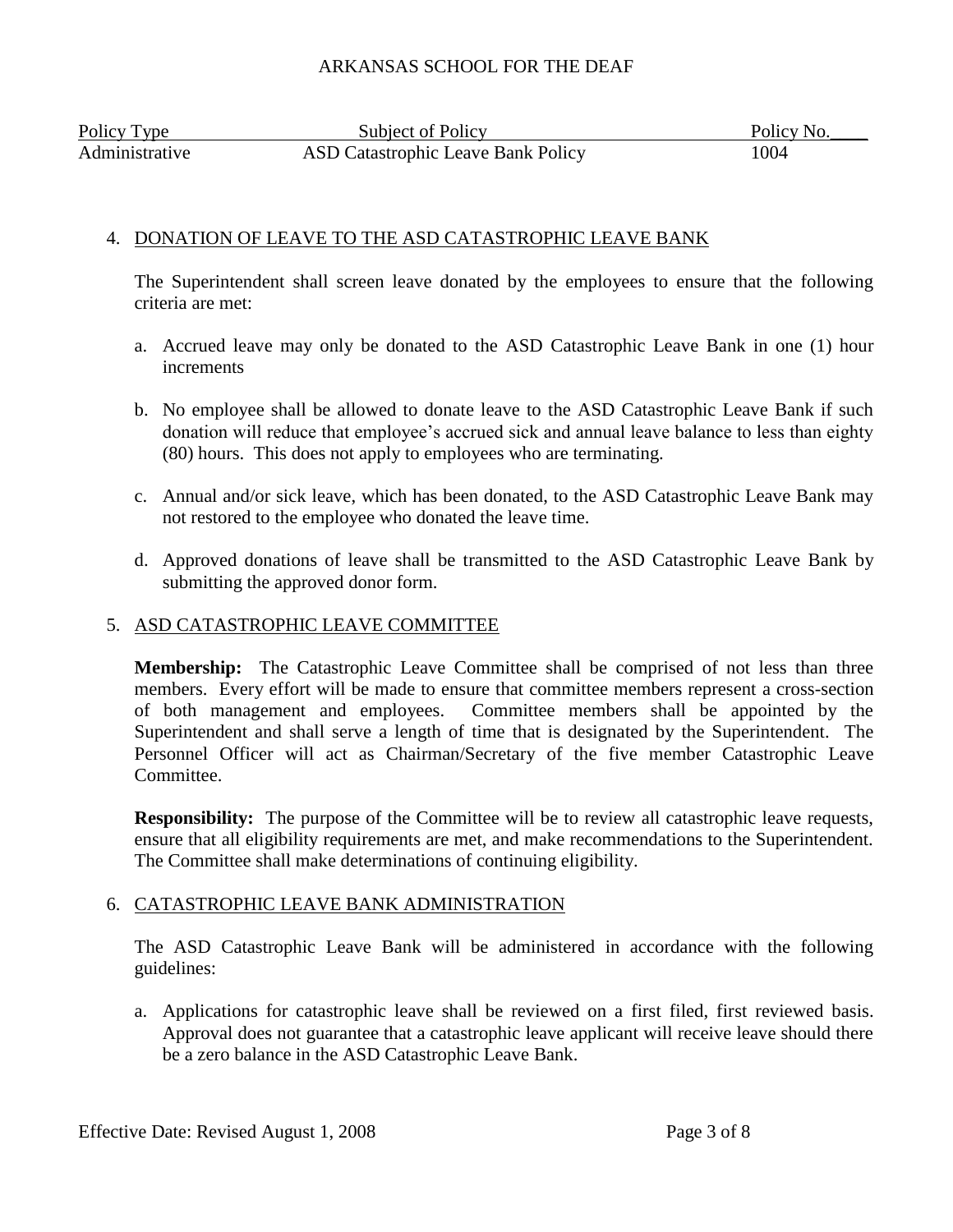| Policy Type    | <b>Subject of Policy</b>                  | Policy No. |
|----------------|-------------------------------------------|------------|
| Administrative | <b>ASD Catastrophic Leave Bank Policy</b> | 1004       |

- b. Members of the Committee will review applications from employees for catastrophic leave and make recommendations to the Superintendent.
- c. Determinations by the ASD Catastrophic Leave Committee shall be reviewed by each Superintendent.
- d. The decision of the Superintendent shall be final and binding. \***Nothing, however, shall prevent the Superintendent from taking into account the impact on the agency's operation in granting or denying Catastrophic Leave or in modifying previously approved Catastrophic Leave, if in the judgement of the Superintendent such approved leave would seriously impact the agency's operation.**
- e. Catastrophic leave may be granted or donated in one-hour increments only.
- f. Catastrophic leave shall not be awarded retroactively.
- g. Catastrophic leave that would result in a negative balance in the ASD Catastrophic Leave Bank shall not be approved.
- h. Employees on catastrophic leave will continue to accrue leave in accordance with existing state leave policies and will receive the normal state benefits, such as agency contributions to insurance and retirement. Employees on catastrophic leave will also continue to receive their normal rate of pay. Catastrophic Leave will not change an employee's increase eligibility date; however, the award of the next merit salary increase will be delayed beyond the anniversary date for the same number of work days that the employee was on leave without pay and/or catastrophic leave.
- i. In the event that an employee on catastrophic leave is terminated, retires, dies or returns to work prior to expiration of previously approved catastrophic leave time, all unused catastrophic leave shall be returned to the ASD Catastrophic Leave Bank.
- j. Leave earned while an employee is on catastrophic leave shall, as a condition of voluntary participation in the program, be assigned to the ASD Catastrophic Leave Bank, and any restrictions concerning the maintenance of minimum leave balances shall not apply to such assignment. If an employee is on catastrophic leave for even one day in an accrual period, all leave shall be returned to the ASD Catastrophic Leave Bank.
- k. An employee may be dismissed if such employee fails to report to work promptly at the expiration of the period of approved/granted catastrophic leave. Nothing, however, shall prevent the agency from accepting satisfactory reasons provided by the employee, in advance of the date the employee is scheduled to return to work, and from granting leave without pay status to an employee prior to or after the expiration of such catastrophic leave if in the view of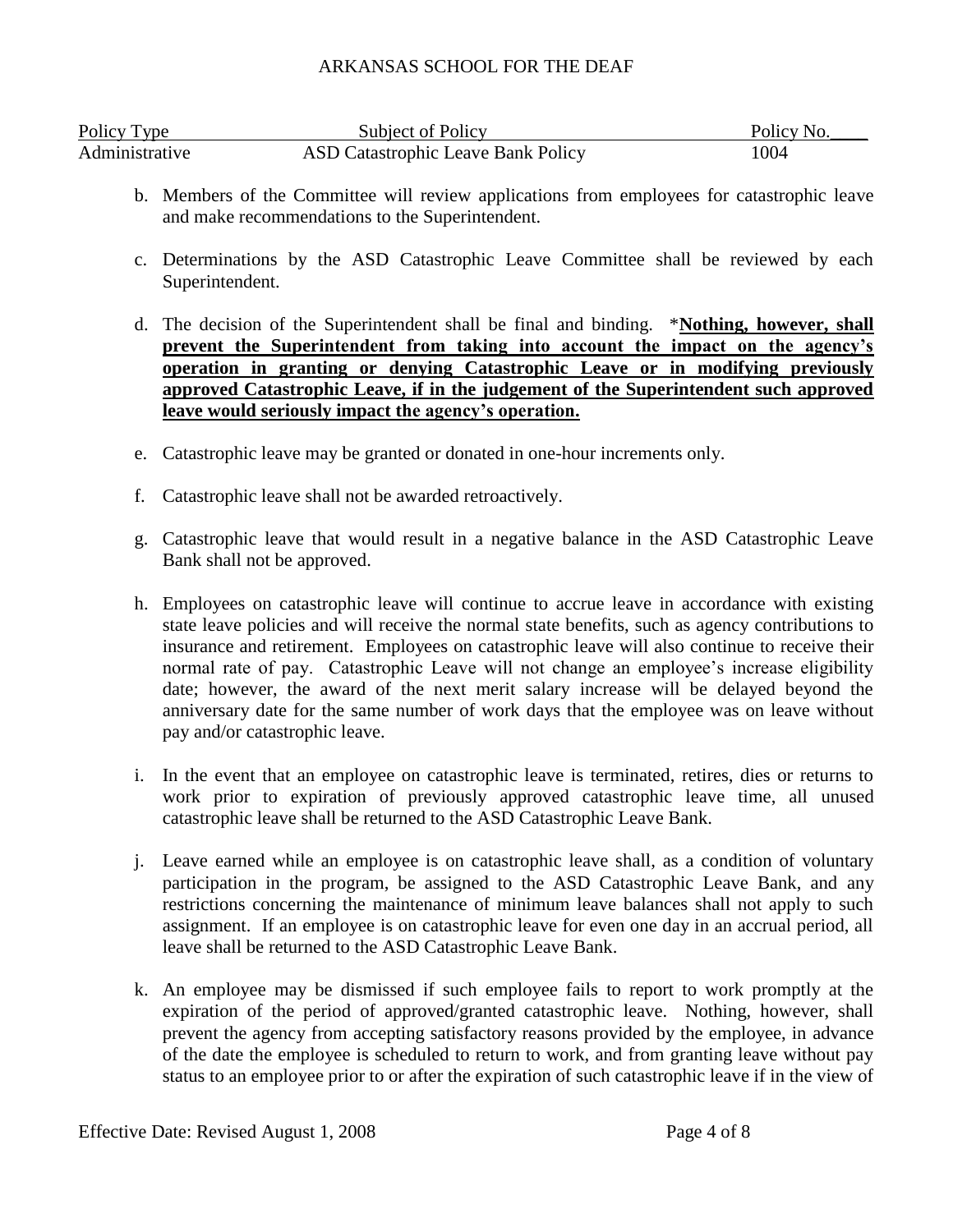| Policy Type    | Subject of Policy                         | Policy No. |
|----------------|-------------------------------------------|------------|
| Administrative | <b>ASD Catastrophic Leave Bank Policy</b> | 1004       |

the Superintendent such action is warranted. Supervisors should not take disciplinary action for leave until the application has been formally approved or denied.

l. Alleged or suspected abuse of the ASD Catastrophic Leave Bank Program shall be investigated, and on a finding of wrongdoing, an employee shall repay all of the leave hours drawn from the ASD Catastrophic Leave Bank and shall be subject to such other disciplinary action as is determined by the Superintendent.

### 7. RECORD KEEPING

The ASD Catastrophic Leave record keeping procedure will track the following:

- a. The amount of leave donated by each employee, the rate of pay and dollar value of such donated leave at the time of donation.
- b. The amount of Catastrophic Leave awarded, including the name of the recipient, position number, rate of pay, and SSN; and
- c. Any other such data as required by the Director of the Department of Finance and Administration.

### 8. PROHIBITION OF COERCION

An employee may not directly or indirectly intimidate, threaten or coerce, or attempt to intimidate, threaten or coerce, any other employee for the purpose of interfering with any such employee with respect to donating, receiving or using annual or sick leave. Any report of such described instances shall be reported in writing to the director/head of the participating agency/institution. All written reports of such described instances shall be investigated thoroughly and appropriate disciplinary action may be taken for any substantiated violation.

### 9. IMPLEMENTATION AND MODIFICATION

The Personnel Office shall have primary responsibility for the implementation of this policy and shall propose and coordinate any modifications to this policy. Any questions regarding this ASD Policy #1004 should be addressed to

> Arkansas School for the Deaf Personnel Office 2606 West Markham Little Rock, AR 72205

Telephone: (501) 603-3528 (v/tty)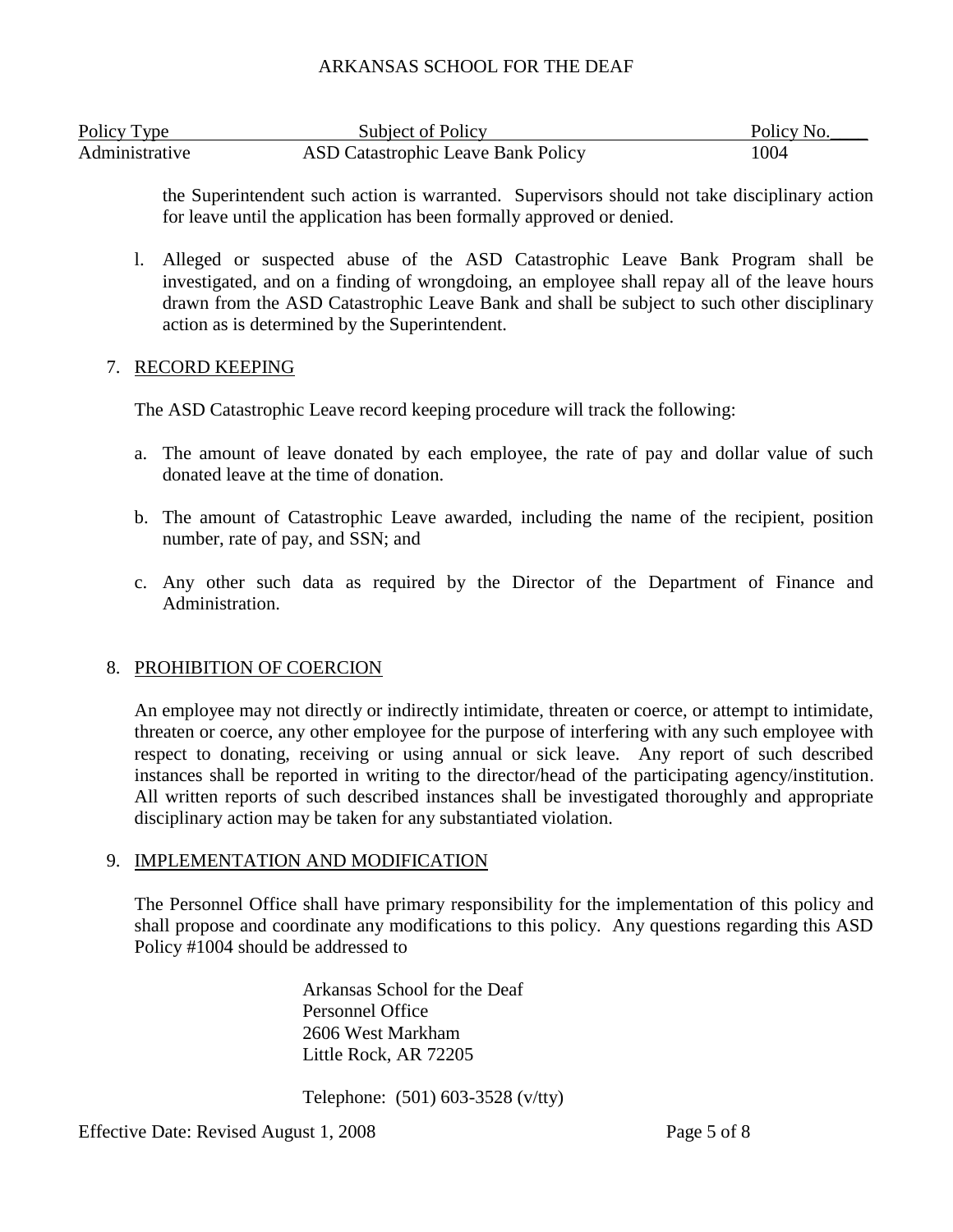| Policy Type                                  | Subject of Policy                  |             | Policy No. |
|----------------------------------------------|------------------------------------|-------------|------------|
| Administrative                               | ASD Catastrophic Leave Bank Policy |             | 1004       |
|                                              |                                    |             |            |
| APPROVED:                                    |                                    |             |            |
|                                              |                                    |             |            |
|                                              |                                    |             |            |
| Superintendent, Arkansas School for the Deaf |                                    | <b>DATE</b> |            |
|                                              |                                    |             |            |
|                                              |                                    |             |            |
|                                              |                                    |             |            |

Chairman, Arkansas School for the Deaf Board of Trustees Date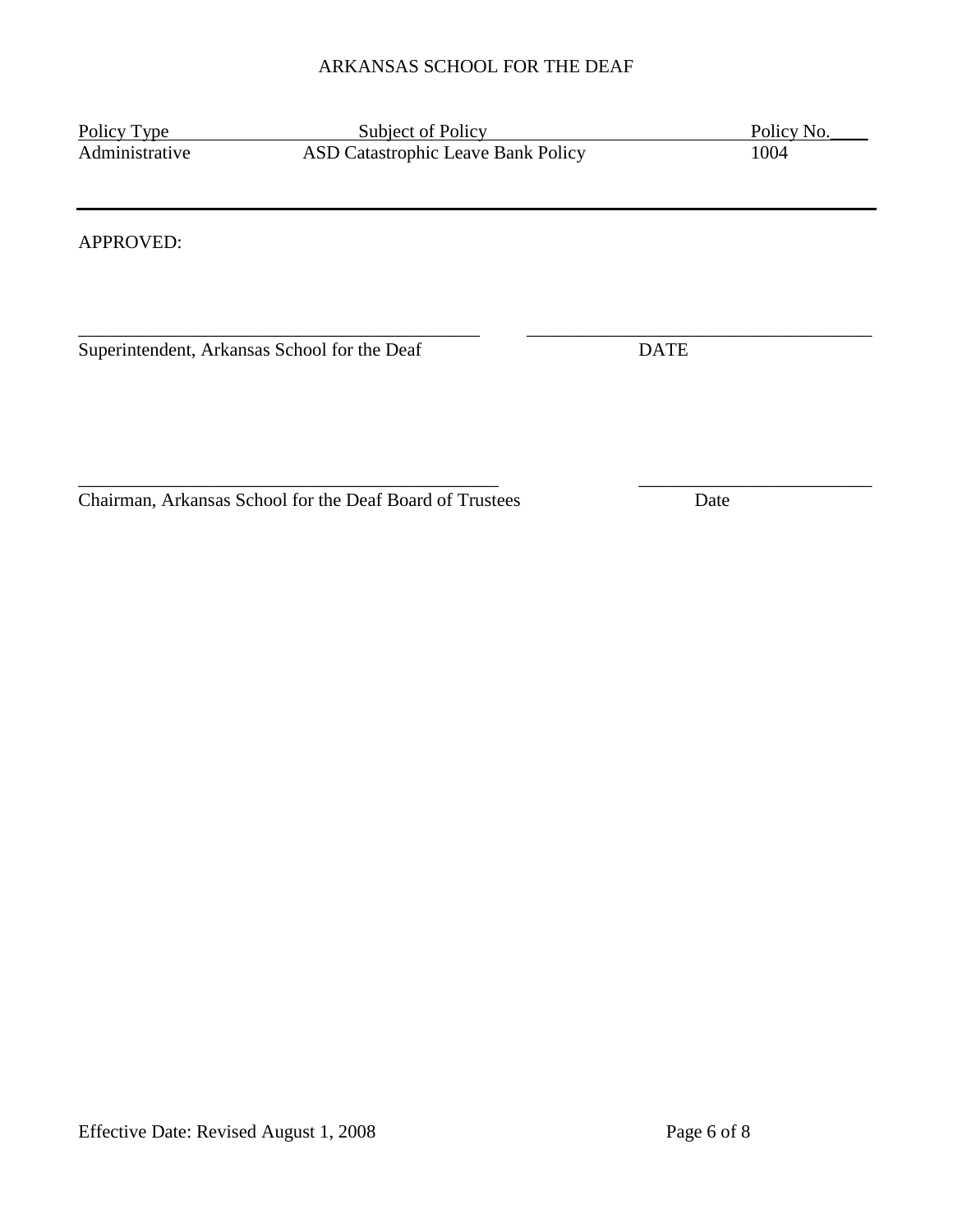Policy Type Subject of Policy Policy Policy No. Administrative ASD Catastrophic Leave Bank Policy 1004

# **ARKANSAS SCHOOL FOR THE DEAF CATASTROPHIC LEAVE BANK PROGRAM**

# **PROCEDURES**

## 1. APPLICATION FOR CATASTROPHIC LEAVE

- a. Requests for catastrophic leave may be initiated by employees or their designees by completing Part I of the Recipient Application Form. The applicant shall obtain the timekeeper's verification of actual or projected leave exhaustion dates (Part III of the Recipient Application Form), attach a Physician's Certification of the illness, a Liability Agreement and a Dependent Child Certificate, if applicable, shall also be attached and submit the application to his/her supervisor.
- b. The supervisor shall certify whether or not **formal written disciplinary action** has been taking during the past two (2) years and explain the **specific** circumstances which caused the employee to exhaust his/her leave (not simply "past illness), etc.). A brief listing of the employee's specific job duties may be required by the ASD Catastrophic Leave Committee. After signing the request, the supervisor will submit the application to the personnel representative.
- c. The personnel representative will verify that the employee is a full-time, regular position and is not receiving Worker's Compensation. The personnel representative will process the request with the employee's Latest Hire Date and Career Service Date.
- d. After signing the ASD Catastrophic Leave Bank Recipient Application Form, the personnel representative will date stamp the application, assign a case number, and present the request at the next regularly scheduled or special committee meeting.
- e. The Committee's recommendation will be forwarded to the Superintendent for approval and signature. The employee will receive written notification of the decision. The agency will retain three copies to be distributed to 1) the appropriate supervisor, 2) the appropriate timekeeper and 3) the agency catastrophic leave bank file.

## 2. DONATION OF CATASTROPHIC LEAVE:

a. Employees may donate leave to the ASD Catastrophic Leave Bank by completing Part I of the ASD Catastrophic Leave Bank Program Donor Application Form, and submitting the form to the personnel officer for verification of leave balances.

Effective Date: Revised August 1, 2008 Page 7 of 8